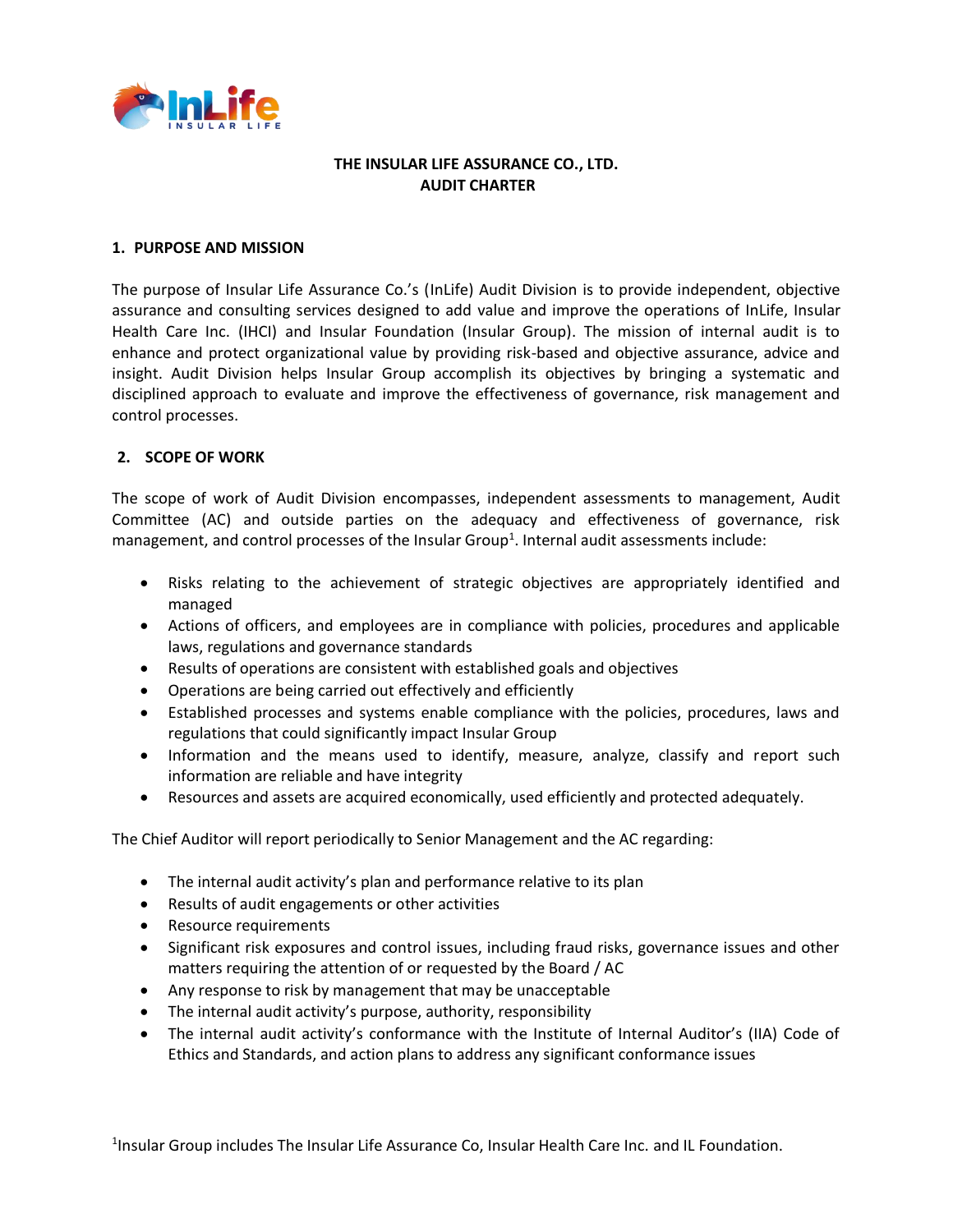The Chief Auditor also coordinates activities, where possible, and considers relying upon the work of the internal and external assurance and consulting service providers as needed. The internal audit activity may perform advisory and related client service activities, the nature and scope of which will be agreed with the client, provided the internal audit activity does not assume management responsibility.

Opportunities for improving the efficiency of governance, risk management and control processes may be identified during engagements. These opportunities will be communicated to the appropriate level of management.

# **3. INDEPENDENCE**

The Chief Auditor will ensure that the internal audit activity remains free from all conditions that threaten the ability of internal auditors to carry out their responsibilities in an unbiased manner, matters of audit selection, scope, procedures, frequency, timing, or report content. If the Chief Auditor determines that independence or objectivity may be impaired in fact or appearance, the details of impairment will be disclosed to appropriate parties.

Internal auditors will maintain an unbiased attitude that allows them to objectively perform engagements that no quality compromises are made, and that they do not subordinate their judgement on audit matters to others.

Internal auditors will have no direct operational responsibility or authority over any of the activities audited. Accordingly, they will not implement internal controls, develop procedures, install systems, prepare records, or engage in any other activity that may impair his judgment, including:

- Assessing specific operations for which they had responsibility within the previous year.
- Performing any operational duties
- Initiating or approving transactions external to the internal audit activity.
- Directing the activities of any employee not employed by Audit Division, except to the extent that such employees have been appropriately assigned to auditing teams or to otherwise assist internal auditors.

Where the Chief Auditor has or is expected to have roles and / or responsibilities that fall outside of internal auditing, safeguards will be established to limit impairments to independence or objectivity.

Internal auditors will:

- Disclose any impairment of independence or objectivity, in fact or appearance, to appropriate parties.
- Exhibit professional objectivity in gathering, evaluating, and communicating about the activity or process being examined.
- Make balanced assessments of all available and relevant facts and circumstances.
- Take necessary precautions to avoid being unduly influenced by their own interests or by others in forming judgments.

The Chief Auditor will confirm to the AC, at least annually, the organizational independence of the internal audit activity.

<sup>1</sup>Insular Group includes The Insular Life Assurance Co, Insular Health Care Inc. and IL Foundation.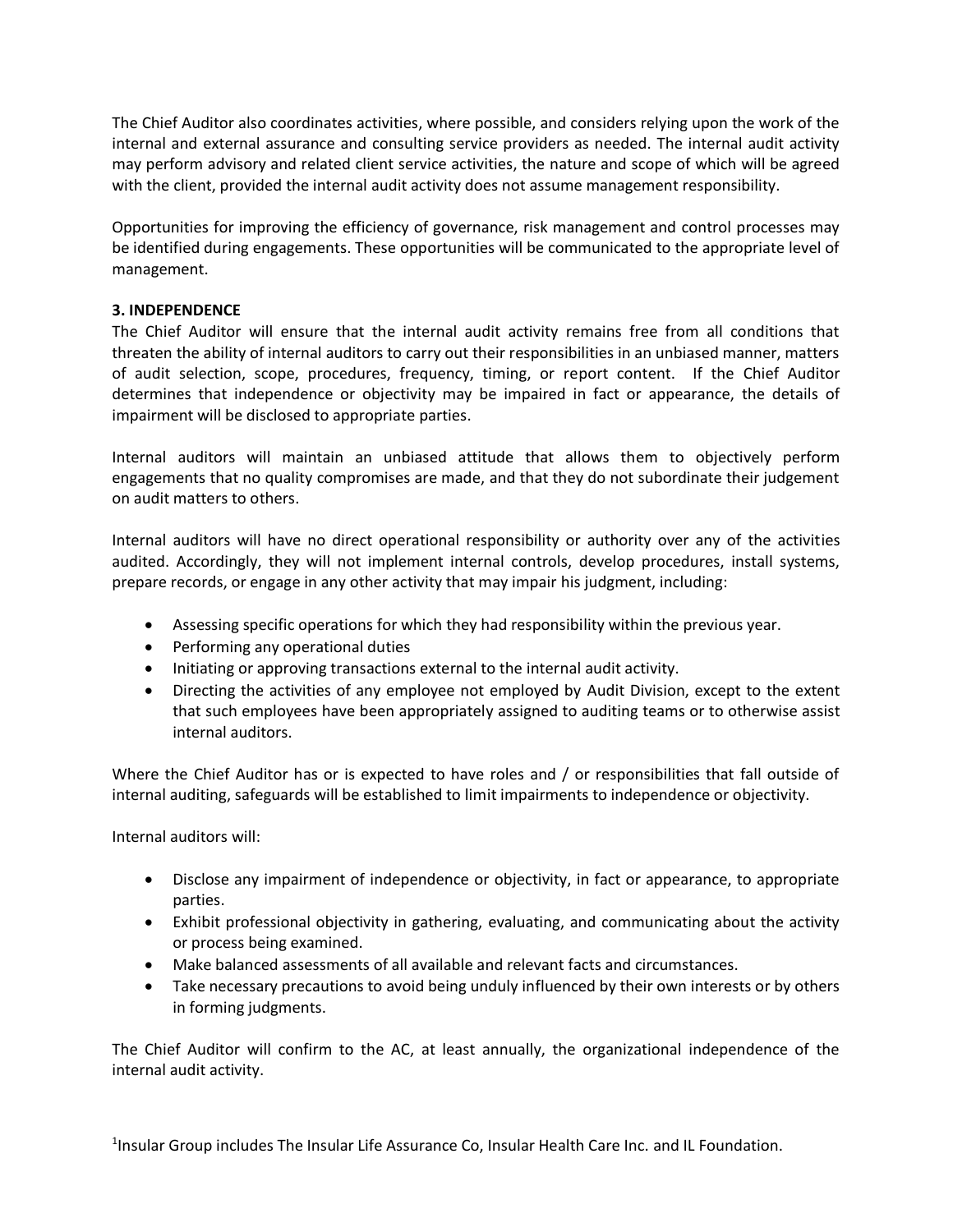The Chief Auditor will disclose to the AC any interference and related implications in determining the scope of internal auditing, performing work and / or communicating results.

## **4. RESPONSIBILITY**

The Chief Auditor has the responsibility to:

- Submit at least annually, to Senior Management and the AC a risk-based internal audit plan for review and approval.
- Communicate to Senior Management and the AC the impact of resource limitations on the internal audit plan.
- Review and adjust the internal audit plan as necessary, in response to changes in business, risks, operations, systems and controls.
- Communicate to Senior Management and the AC any significant interim changes to the internal audit plan.
- Ensure each engagement of the internal audit plan is executed, including the establishment of objectives and scope, the assignment of appropriate and adequately supervised resources, the documentation of work programs and testing results and the communication of engagement results with applicable conclusions and recommendations to appropriate parties.
- Use technology-based audit and other data analysis tools such as MS Excel and Audit Command Language (ACL).
- Follow up on engagement findings and corrective actions, and report periodically to Senior Management and the AC any corrective actions not effectively implemented.
- Ensure the principles of integrity, objectivity, confidentiality and competency are applied and upheld.
- Ensure that Audit Division collectively possesses or obtains the knowledge, skills and other competencies needed to meet the requirements of the internal audit charter.
- Ensure that Audit Division has appropriate training and education necessary to perform their functions and roles and to be updated with current developments in audit, risk, governance and IT among others.
- Ensure that the Audit Division are given opportunities for career development within Audit or in areas outside of audit.
- Ensure trends and emerging issues that could impact Insular Group are considered and communicated to Senior Management and the AC as appropriate.
- Ensure emerging trends and successful practices in internal auditing are considered.
- Establish and ensure adherence to policies and procedures designed to guide Audit Division.
- Ensure adherence to relevant policies and procedures, unless such policies and procedures conflict with the Internal Audit Charter. Any such conflict will be resolved or otherwise communicated to Senior Management and the AC.
- Ensure conformance of the internal audit activity to the Standards with the following qualifications:
	- $\circ$  If the internal audit activity is prohibited by law or regulation from conformance with certain parts of the Standards, the Chief Auditor will ensure appropriate disclosures and will ensure conformance with all other parts of the Standards.
	- $\circ$  If the Standards are used in conjunction with requirements issued by regulatory institutions, the Chief Auditor will ensure that the internal audit activity conforms to the Standards, even if the internal audit activity also conforms to the more restricted requirements of the regulatory institutions.

<sup>1</sup>Insular Group includes The Insular Life Assurance Co, Insular Health Care Inc. and IL Foundation.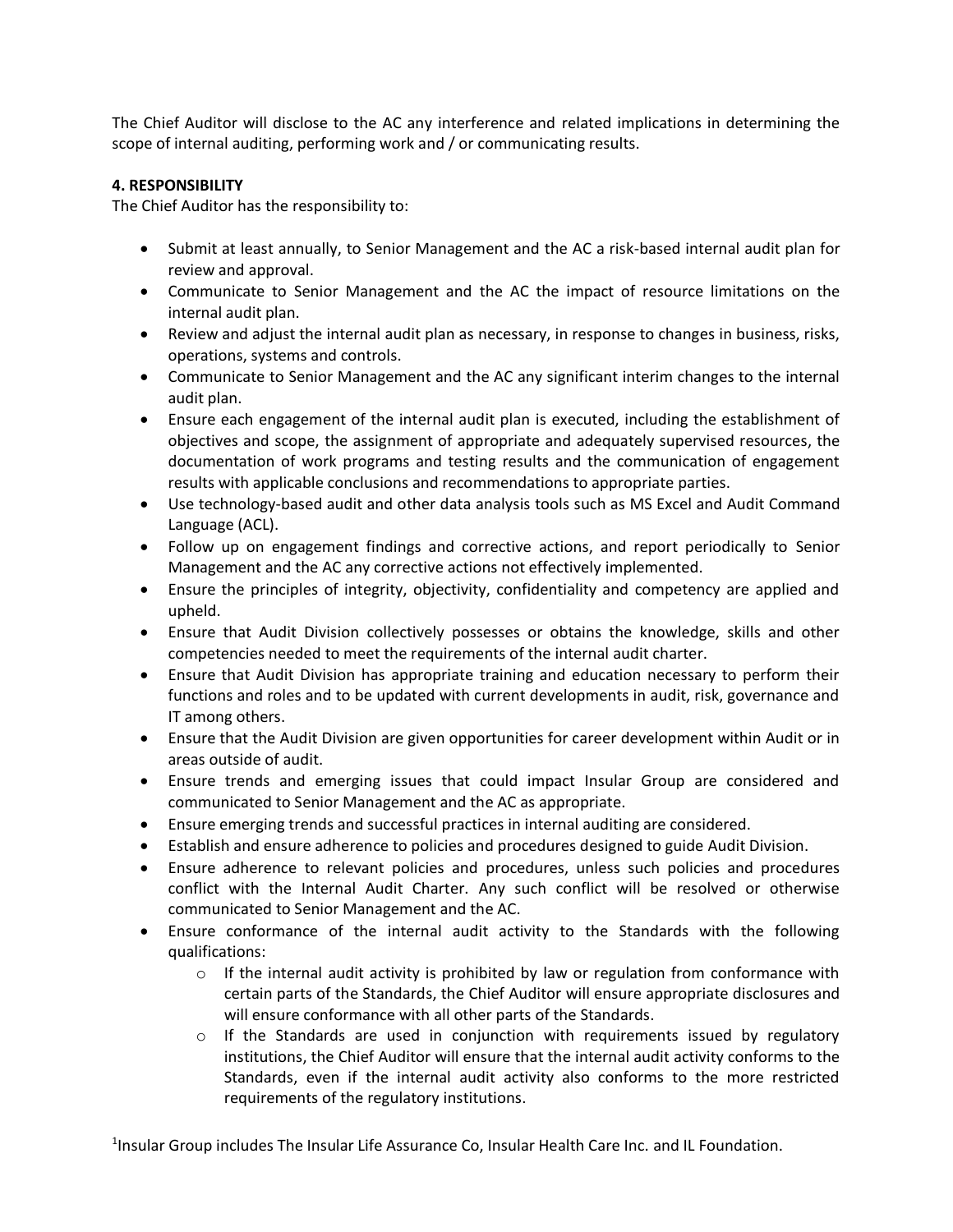• *Ensures that all internal audit policies, processes and procedures are properly coordinated and aligned with those of the other governance units of the Company, i.e., Governance and Compliance/ Enterprise Risk Management/ Information Security.*

# **5. AUTHORITY**

The Chief Auditor functionally reports to the AC and administratively to the Executive Chairman. To establish, maintain and assure that Insular Group's Audit Division has sufficient authority to fulfill its duties the AC will:

- Approve the Audit Charter.
- Approve the risk-based audit plan.
- Receive communications from the Chief Auditor on Audit Division's performance relative to the plan and other matters.
- Make appropriate inquiries of management and the Chief Auditor to determine whether there are inappropriate scope or resource limitations.

The Chief Auditor will have unrestricted access to, and communicate and interact directly with the AC, including in private meetings without management present.

The AC authorizes Audit Division to:

- Have full, free and unrestricted access to all functions, records, property and personnel pertinent to carrying out any engagement, subject to accountability for confidentiality and safeguarding of records and information.
- Allocate resources, set frequencies, select subjects, determine scopes of work, apply techniques required to accomplish audit objectives, and issue reports.
- Obtain the necessary assistance of personnel in units within the Insular Group where audits are to be performed.
- Obtain assistance from the necessary personnel of Insular Group, as well as other specialized services from within or outside Insular Group to complete the engagement.
- Have full and free access to the AC.

## **6. STANDARDS FOR THE PROFESSIONAL PRACTICE OF INTERNAL AUDITING**

The internal audit activity governs itself by adherence to mandatory elements of The Institute of Internal Auditors' International Practices Framework, including the Core Principles for the Professional Practice of Internal Auditing, the Code of Ethics and the International Standards for the Professional Practice of Internal Auditing, and the Definition of Internal Auditing, The Chief Auditor will periodically report to Senior Management and the AC regarding Audit Division's conformance to the Standards and the Code of Ethics .

## **7. QUALITY ASSURANCE AND IMPROVEMENT PROGRAM**

The internal audit activity will maintain a quality assurance and improvement program that covers all aspects of the internal audit activity. The program will include an evaluation of the Audit Division conformance with the Standards and an evaluation of whether internal auditors apply the IIA's Code of Ethics. The program also assesses the efficiency and effectiveness of the internal audit activity and identifies opportunities for improvement.